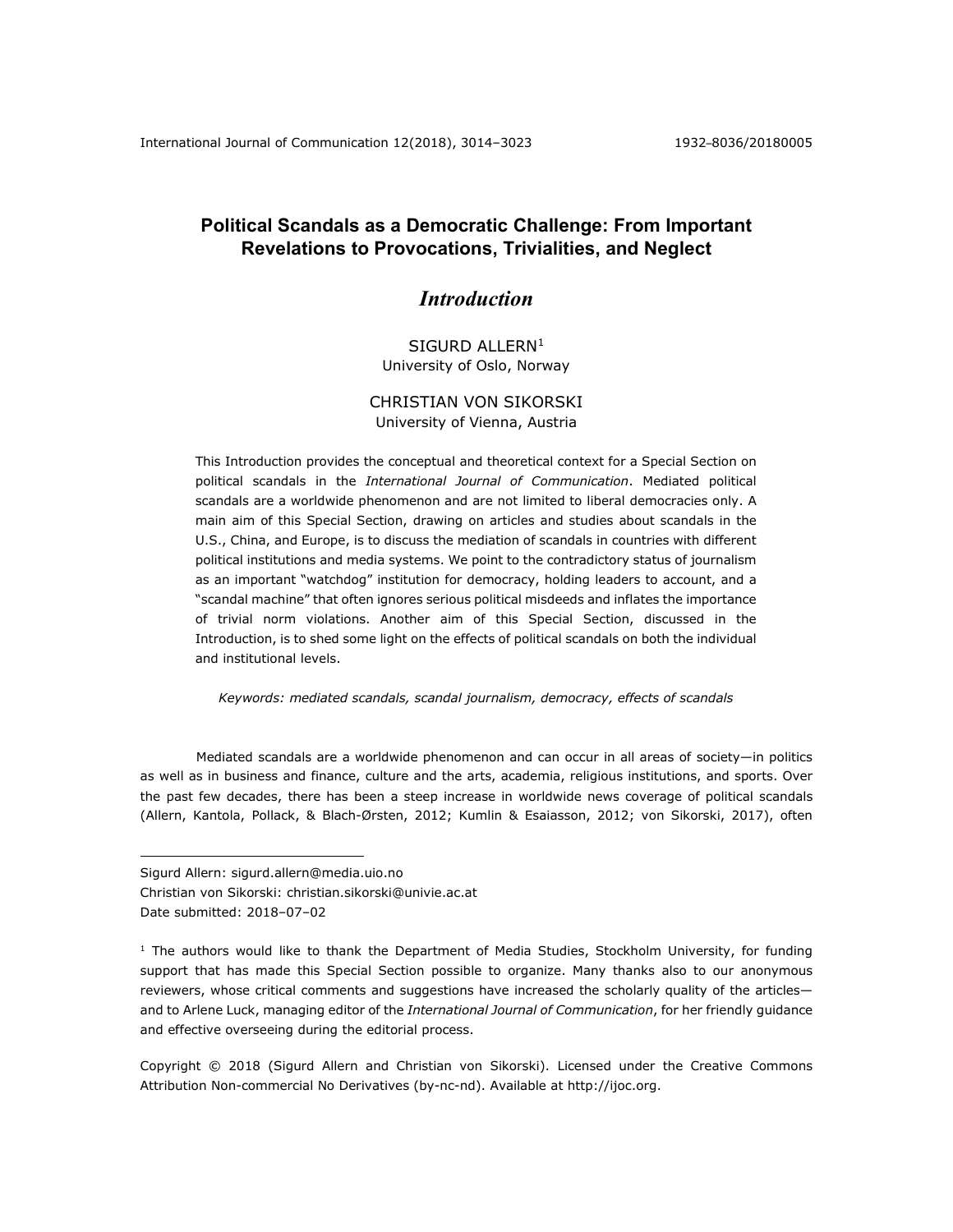depicted in a personalized manner: "Individuals, rather than ideologies or parties, are usually in the eye of scandals" (Tumber & Waisbord, 2004, p. 1036). Current research suggests that scandals have become a regular feature of election campaigns (e.g., Kumlin & Esaiasson, 2012), influencing election outcomes such as the 2016 U.S. presidential election involving Hillary Clinton's e-mail scandal. Other examples include the more recent national election in Austria, with its scandal about negative campaigning, and the scandal concerning misuse of public funds surrounding François Fillon, a candidate in the 2017 French presidential election**.** In 2017 and 2018, the #MeToo movement against sexual assault and harassment showed that scandals can develop quickly across societal sectors and national borders, from film studios and media organizations to political institutions and civil organizations, and in different parts of the world. Actions and behavior that had been passively accepted years ago—or at least looked upon as private matters—were suddenly exposed and condemned.

The #MeToo scandals remind us of two general lessons confirmed by international scandal research. First, actions and types of behavior that are deemed as "scandalous" depend on historical context; second, norms and the interpretation of norm violations may change over time. Modern political scandals also require public reports that may elicit criticism and other reactions. In most countries, the news media play a central role: real or conjectured norm transgressions must be reported on (Esser & Hartung, 2004) and framed as scandals through news headlines, images, and journalistic angles, and thereby threaten to undermine the reputation and standing of politicians and others in positions of power and influence (Entman, 2012).

The aim of this Special Section, drawing on articles and studies about scandals in the U.S., China, and Europe, is to discuss the mediation of political scandals in countries with different political institutions and media systems. We adhere to a definition of political scandals as real or conjectured norm violations of political actors or institutions that are repeatedly reported on and framed by the news media and other actors as scandalous. A central topic is also the contradictory status of journalism as an important watchdog institution for democracy, holding leaders to account, and a "scandal machine" that often ignores serious political misdeeds and inflates the importance of trivial norm violations. Attempts of scandalization may also be launched by rival power groups and competitors.

Markovits and Silverstein (1988) argued for a narrow definition of political scandal, restricting it to acts that, in the quest for political power, violate due process and procedure (pp. 6–7). Their reasoning was based on liberal theory: the political game must be open and accessible, based on a firm institutionalization of the process of decision making. According to this view, political scandals by definition occur at the intersection of power and process. Economic scandals and other personal norm violations by politicians may therefore only be considered rising to the level of political scandal if they are primarily linked to an abuse of power at the expense of process and procedure. Another of their postulates, related to this view, was that "political scandals can only take place in liberal democracies" (Markovits & Silverstein, 1988, p. 6).

In his seminal study of political scandals, John B. Thompson (2000) criticized this model for being unnecessarily restrictive, as it excludes a range of scandalous phenomena in which politicians are involved and "which may have far-reaching consequences in the political field" (p. 93). Scandals related to a violation of process and procedure, or "power scandals," is not the only form of political scandal. Exposure of financial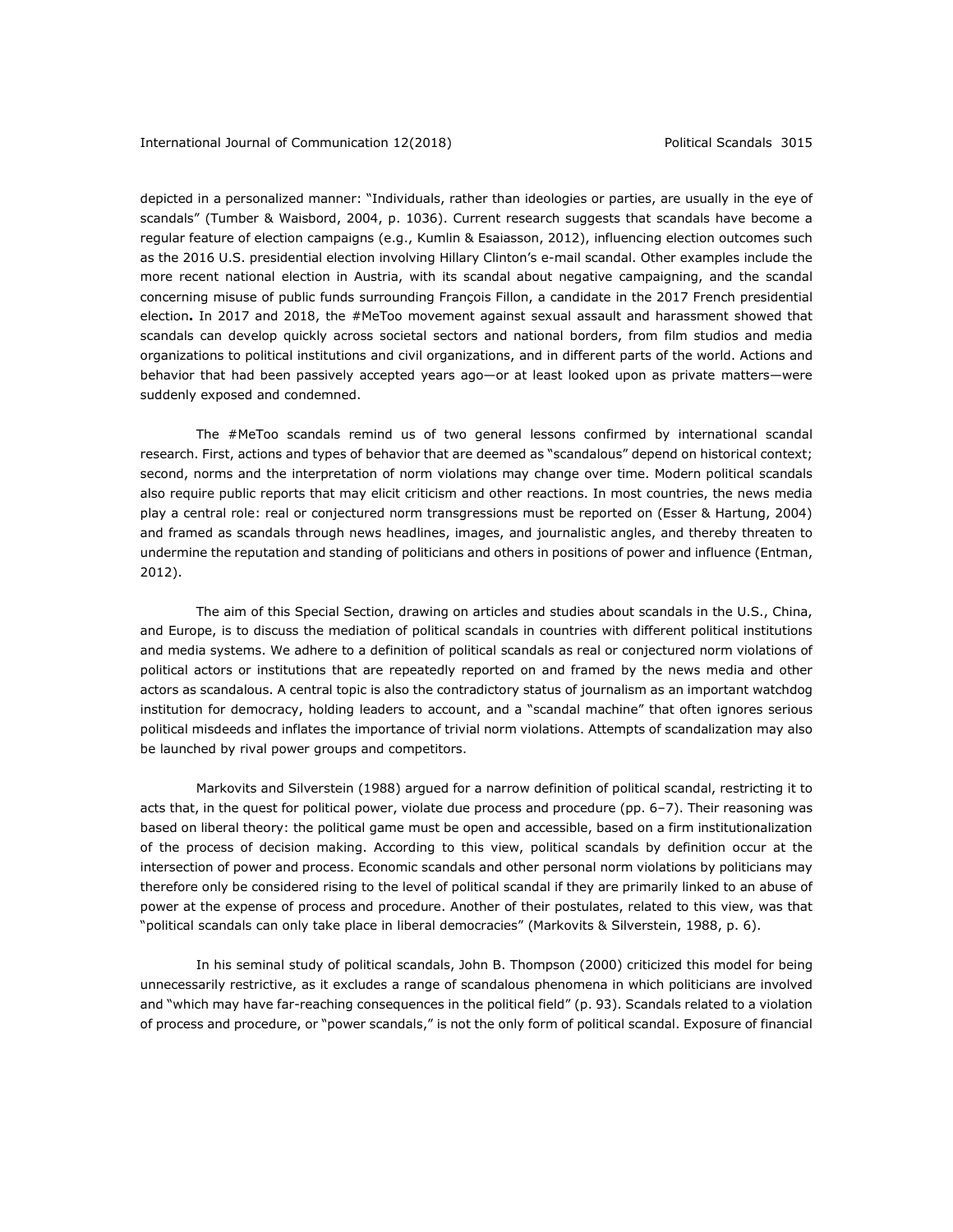irregularities in the public sector and politicians' personal attempts at tax evasion are economic scandals with severe political consequences. Provocative utterances, lies, and hypocrisy are other well-known causes of scandalization. Politicians' violations of personal behavior norms can lead to political scandals because they trigger discussions of trust (Isolatus & Almonkari, 2014).

It is equally problematic to unilaterally link political scandals with one type of political system: liberal democracies. It is true that important features of liberal democracy, such as the organized and institutionalized competition for power and the relative autonomy of the news media, "render it prone to scandal" (Thompson, 2000, p. 94) compared with one-party states and authoritarian regimes where such revelations are more easily suppressed. However, as Francis L. F. Lee underlines in an article is this Special Section, the dichotomy of "liberal democracy" versus "dictatorship" is a political simplification that tends to overlook that, "most contemporary societies are neither full-fledged democracies nor extreme dictatorships" (Lee, 2018, this Special Section). The People's Republic of China, a one-party state, has experienced several political scandals over the past few decades—for example, the slave labor scandal (2007), the milk scandal (2008), and a long range of corruption scandals since 2008. Scandals are also a regular phenomenon in countries like Turkey and Russia, with such authoritarian practices as suppression of journalists and stifling press freedom. In practice, political scandals take place in societies with limited or varying levels of freedom of speech, media diversity, and public debate; however, they are less frequent and manifest in other forms compared with mediated scandals in liberal democracies. Political and structural societal differences around the world influence how scandals are launched, constructed, and framed.

In professional journalism, rooted in the Anglo-American tradition, investigating powerful institutions and public figures is a central goal, related to the Montesquieu-inspired notion of the press as an unofficial fourth branch of government, scrutinizing legislative, executive, and judicial powers on behalf of the people. Journalists maintain the norms of public life and the values of political conduct (Ettema & Glasser, 1988). According to this view, scandal journalism is healthy for democracy. News organizations increase their legitimacy by exposing norm violations and circumstances that can become political scandals (Allern & Pollack, 2012). The revelations of international corruption and money laundering known as the Panama Papers and the Paradise Papers, organized by the International Consortium of Investigative Journalists, is a recent example.

An optimistic view about the media's role is also highlighted in the Durkheim-inspired functional theory about scandals; because journalists expose norm transgressions, they help to restore and renew the moral order of society. "In the immediate post-Watergate period, a heightened sensitivity to the general meaning of office and democratic responsibility did indeed lead to heightened conflict and to series of challenges to authoritative control," writes Jeffrey C. Alexander (1988, p. 213). Scandals may help distinguish between the guilty and the innocent, expose shameful conduct, and ensure that those who violate norms are punished (Girard, 2007, p. 318). Also, certain forms of norm violations may be prevented in the first place—for example, when political actors fear that malfeasance may be discovered by investigative journalists searching for potential misconduct with the aim of turning it into a public scandal. Mediated scandals are therefore opportunities to validate social norms (Jacobsson & Löfmark, 2008, p. 212). In general, the functional sociological theory underlines the positive effects of scandal journalism. Scandals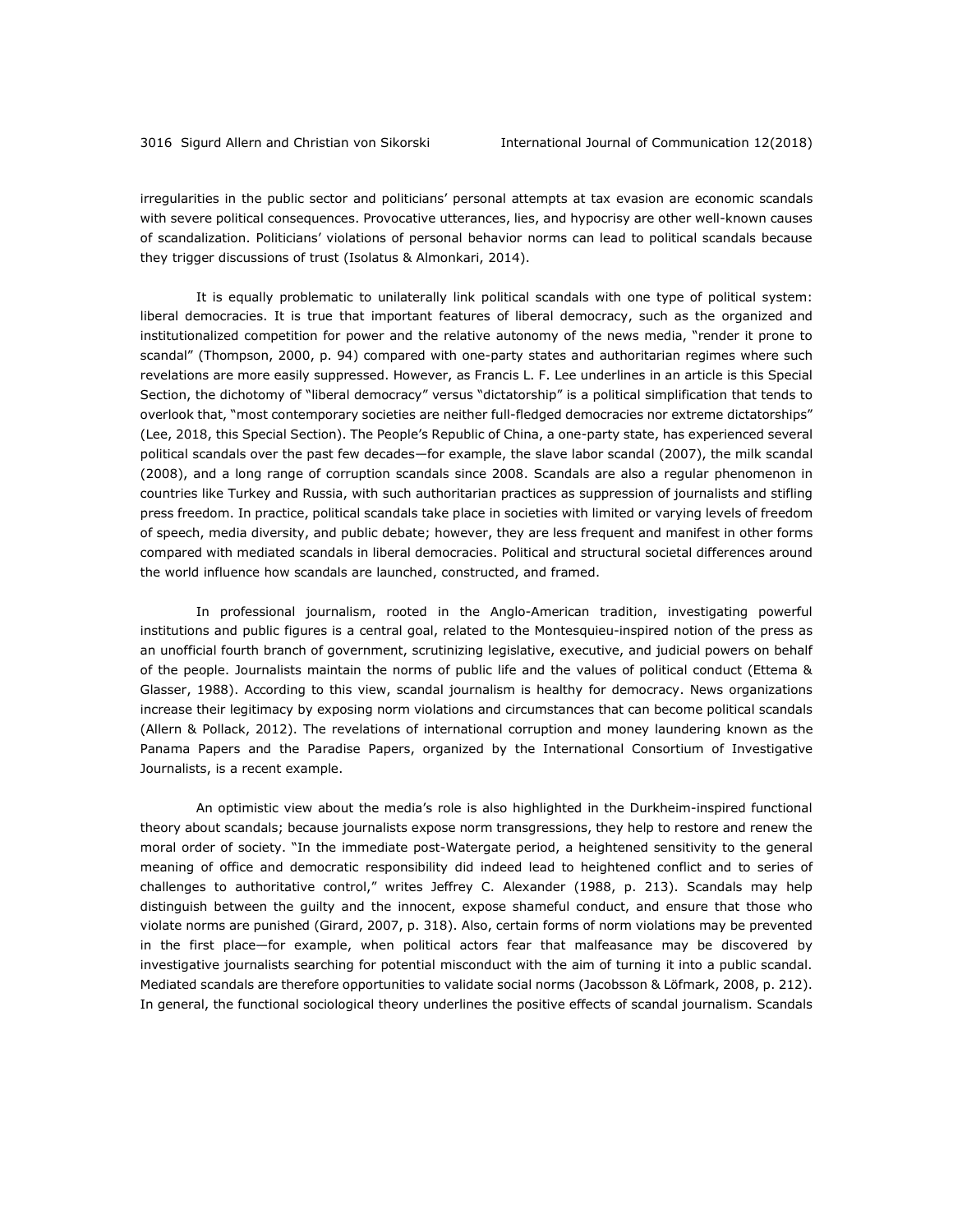### International Journal of Communication 12(2018) **Political Scandals 3017**

enable an interrogation of the collective moral code, and public opinion is used to punish the deviant behavior of politicians, contributing to the maintenance of a healthy democracy (Brenton, 2012).

However, while this benevolent interpretation of scandal journalism sometimes fits well, the functionalist perspective tends to overlook several more problematic aspects related to the role of the media in scandalization processes (Verbalyte, 2018). First, only a selection of norm violations is made public and condemned; to make mediated scandals out of every misdemeanor is impossible (Ehmig, 2016). The strength of scandalization is not directly related to the significance of the violated norms (Kepplinger, 2009). Even limited norm violations and minor scandals can sometimes lead to media frenzies. An analysis of scandal reporting shows that serious norm violations may not be reported, while more trivial matters are blown up to become large scandals (Allern et al., 2012; Entman, 2012). The media organizations' own interests and relationships to those in power also influence the scope of scandal reporting.

Political actors also use scandalization as a political weapon (Jenssen & Fladmoe, 2012). Those in power can use strategic communication to shape what is framed and mediated as a scandal. Staged scandals can be used to influence the public agenda and smear competitors. Politicians may also intentionally trigger "scandals" through provocative slogans and remarks to influence the political media agenda, as in the case of some right-wing populist parties (Wodak, 2015). The complexity of such scandalization processes underlines the need of critical, interdisciplinary research that examines the various roles and effects of political scandals.

Scandals can influence political processes in many ways and on different levels. Scandals can affect citizens' political behavior (von Sikorski, Knoll, & Matthes, 2017) and may end in resignations or other formal reactions; sometimes they only result in public debate or criticism. In other cases, scandals can significantly influence citizens' satisfaction with democracy (Kumlin & Esaiasson, 2012) and their trust in the political process (Bowler & Karp, 2004).

First, and not surprisingly, data show that scandals may negatively affect citizens' attitudes toward politicians involved in scandals (Carlson, Ganiel, & Hyde, 2000; von Sikorski & Knoll, 2018). However, there are also apparent boundary conditions for negative scandal consequences. That is, under certain conditions, even long-standing public accusations of misconduct may have little consequence for the accused (Kumlin & Esaiasson, 2012; von Sikorski, 2018). A clear example is the case of former U.S. President Bill Clinton, whose approval ratings "were at some of the highest levels they reached during his tenure in office" (Shah, Watts, Domke, & Fan, 2002, p. 339) during the period in which he was repeatedly under intensive questioning for his role in the so-called Clinton–Lewinsky scandal, probably one of the best known political scandals in the world.

Second, scandals may affect certain forms of political participation like voter turnout and may influence election outcomes. This is fairly intuitive. Nevertheless, competing views have been debated in this context. On one hand, it has been argued that voter turnout may decrease in light of a scandal because citizens withdraw from the political process (Chong, De La O, Karlan, & Wantchekon, 2015). Others have debated that scandals may affect voter turnout in quite the opposite way, by mobilizing the vote for the opponents of politicians involved in scandals. That is, voters are mobilized and motivated to vote for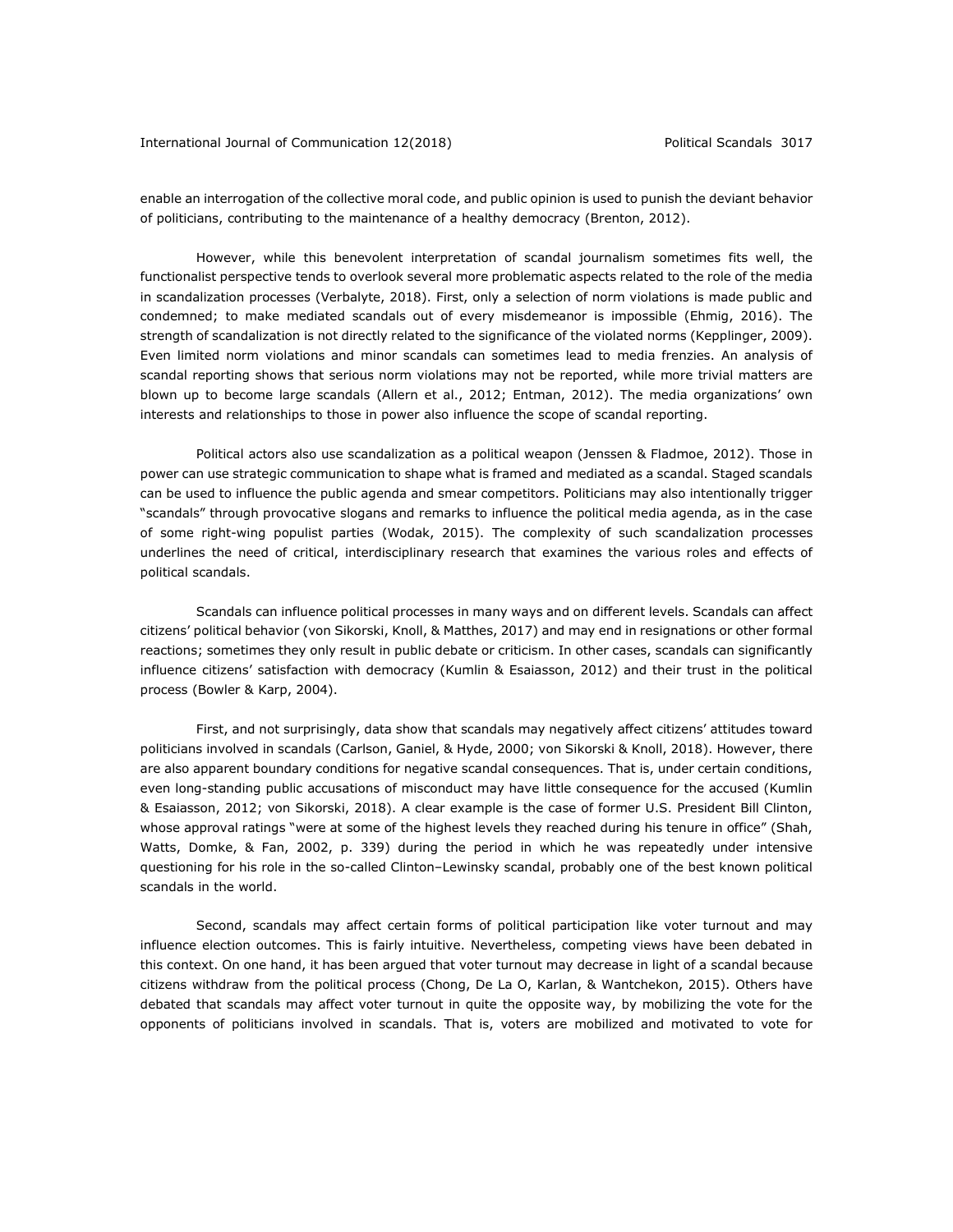alternative political candidates to hold actors involved in scandal accountable (Praino, Stockemer, & Moscardelli, 2013).

Third, political scandals can affect citizens' political trust and satisfaction with democracy more generally. Again, two competing hypotheses may be formulated. Political scandals, aside from negatively affecting the reputation of individual actors, may also generate spillover effects, fostering "skepticism about the political elite as a whole" influencing "the image of all political parties" (Maier, 2011, p. 285). In contrast, holding politicians accountable for serious wrongdoing can help to create a more positive view toward the political system. Put differently, scandals demonstrate that societal institutions, as well as democracy as whole, functions well by penalizing political misdeeds and thereby fostering satisfaction with democracy among individuals (Kumlin & Esaiasson, 2012; Maier, 2011).

Fourth, news reporting on political scandals may influence the public's perceptions of the news media itself. This aspect has—so far—only rarely been reflected on (Bennett, Rhine, & Flickinger, 2001). However, it may be especially important given that news outlets increasingly report about minor and even trivial norm transgressions of political actors. Experimental results point exactly in this direction. When news media report about a relatively minor corruption scandal involving small sums of money (compared with an identical case reporting about a high sum), news recipients tended to evaluate the news outlet and its credibility more negatively (von Sikorski, 2018).

Therefore, another aim of this Special Section is to shed light on the effects of political scandals by compiling empirical evidence from different research fields (i.e., political psychology, communication science, political science) and conducting a meta-analysis of findings from individual studies.

#### **Articles in this Special Section**

In their article, "Blunders, Scandals, and Strategic Communication in U.S. Foreign Policy: Benghazi vs. 9/11," Robert Entman and Sarah Stonbely address a topic that has drawn little attention from scholars: the role of media scandals in U.S. foreign policy discourse. To illuminate politicians' strategic communication, the authors analyze media content, not leaders' behaviors. The article suggests that journalists' treatment of foreign policy failures as scandalous bears little relationship to the nature or effects of the malfeasance. Scandalized news coverage is instead more fruitfully viewed through the lens of skilled strategic framing. Contrasting the news about two terrorist attacks on Americans—the large-scale 9/11 attack in 2001 and the limited attack on the U.S. consulate in Benghazi, Libya, in 2012—reveals how politicians can successfully promote or deflect potential foreign policy scandals without much regard for evidence. The Benghazi case suggests that unsubstantiated or minor failings can spawn major scandals. Conversely, 9/11 shows how and why well-documented and massive miscues may not ignite a scandal. Much depends on the strategic communication choices of party elites. The authors conclude with a clear normative point: Inconsistencies and asymmetries in the politics of scandal weaken leaders' incentives to learn from mistakes and act with prudence and reasonable transparency in the management of national security and foreign policy.

In his article, "Political Scandals Under Responsive Authoritarianism: The Case of the Bo Xilai Trial in China," Francis L. F. Lee examines the corruption scandal and trial of Chinese political leader Bo Xilai in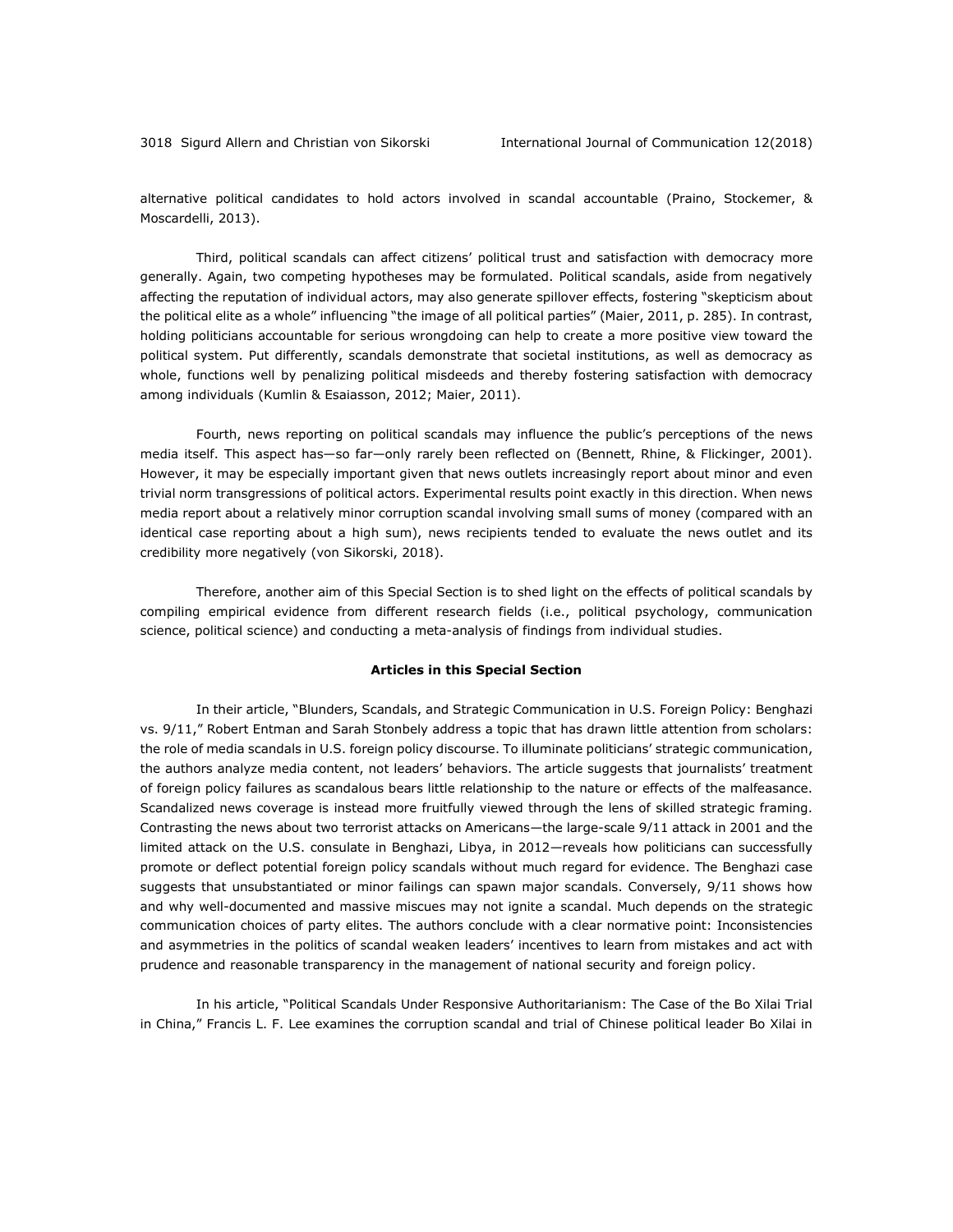2012 and 2013, and analyzes the discourses associated with the scandal in the years that followed. In political communication literature, scandals are mostly seen as a phenomenon in liberal democracies, but as the author points out, most contemporary societies are neither full-fledged democracies nor extreme dictatorships. In the case of contemporary China, the concept "responsive authoritarianism" is used to characterize a system that has developed a limited degree of responsiveness to public opinion. The article focuses on how mainstream media portrayed the trial of Bo Xilai, discussed the problem of official corruption, and articulated the notion of the rule of law in the context of responsive authoritarianism. The case illustrated how political scandals in contemporary China can be occasions for those in power to present an image of willingness to address public concerns and social problems. The analysis also suggests that political scandals can provide opportunities for the articulation and propagation of the power-holders' preferred concepts of social and political reform. However, the author highlights that the Bo Xilai case suggests that in an authoritarian system, political leaders are expected to maintain certain norms, and the violation of these moral or political norms can lead to public disapproval.

In his article, "Assassination Campaigns: Corruption Scandals and News Media Instrumentalization," Paolo Mancini offers a different view of mediated corruption scandals than the one prevalent in Western liberal democracies. Revelations of corruption are, according to the liberal model of journalism, important for democracy, and can at the same time be characterized as a competitive resource, strengthening and legitimizing the role of professional news media. However, in many countries (and partially also in the West), corruption scandals respond mainly to a logic of instrumentalization: They come to light and occupy the front pages of newspapers and privileged slots on television news because they are occasions and tools to attack political and business competitors. In this analysis, based on findings from a series of studies on media corruption in Hungary, Latvia, Slovakia, Romania, and Italy, the author explores how instrumentalization drives the coverage of corruption cases in new and transitional democracies compared with the established democracies in France and the UK. In transitional democracies, media corruption scandals serve as instruments for those seeking power in business and politics. The logic of instrumentalization is especially strong in countries characterized by political instability, weak social and political organizations, and where clientelism is commonplace.

A few decades ago, liberal democracies like Sweden, Norway, Denmark, and Finland were regarded as relatively scandal-free areas. This is no longer the case. In "The New Normal: Scandals as a Standard Feature of Political Life in Nordic Countries," authors Ester Pollack, Sigurd Allern, Ana Kantola, and Mark Blach-Ørsten examine the incidence of mediated political scandals and analyze the types and consequences of scandalization. The article is based on 101 political scandals in the four countries from 2010–16, and a study of political scandals in the wake of the #MeToo movement in 2017-18. Compared with the 1980s and 1990s, there has after the millennium been an exponential rise in the number of scandals. Offenses related to economic affairs, including corruption, and personal behavior scandals, such as accusations of sexual harassment, constitute the most prominent scandal types. In today's competitive media climate, a wide range of actions can be treated as scandalous media events, including minor legal offenses and personal moral transgressions by politicians. The distinction between the important and the trivial is blurred. The authors point to several factors that explain this development; these include changes in societal norms and laws, and an increasingly competitive media climate, leading to a lower threshold for scandalization.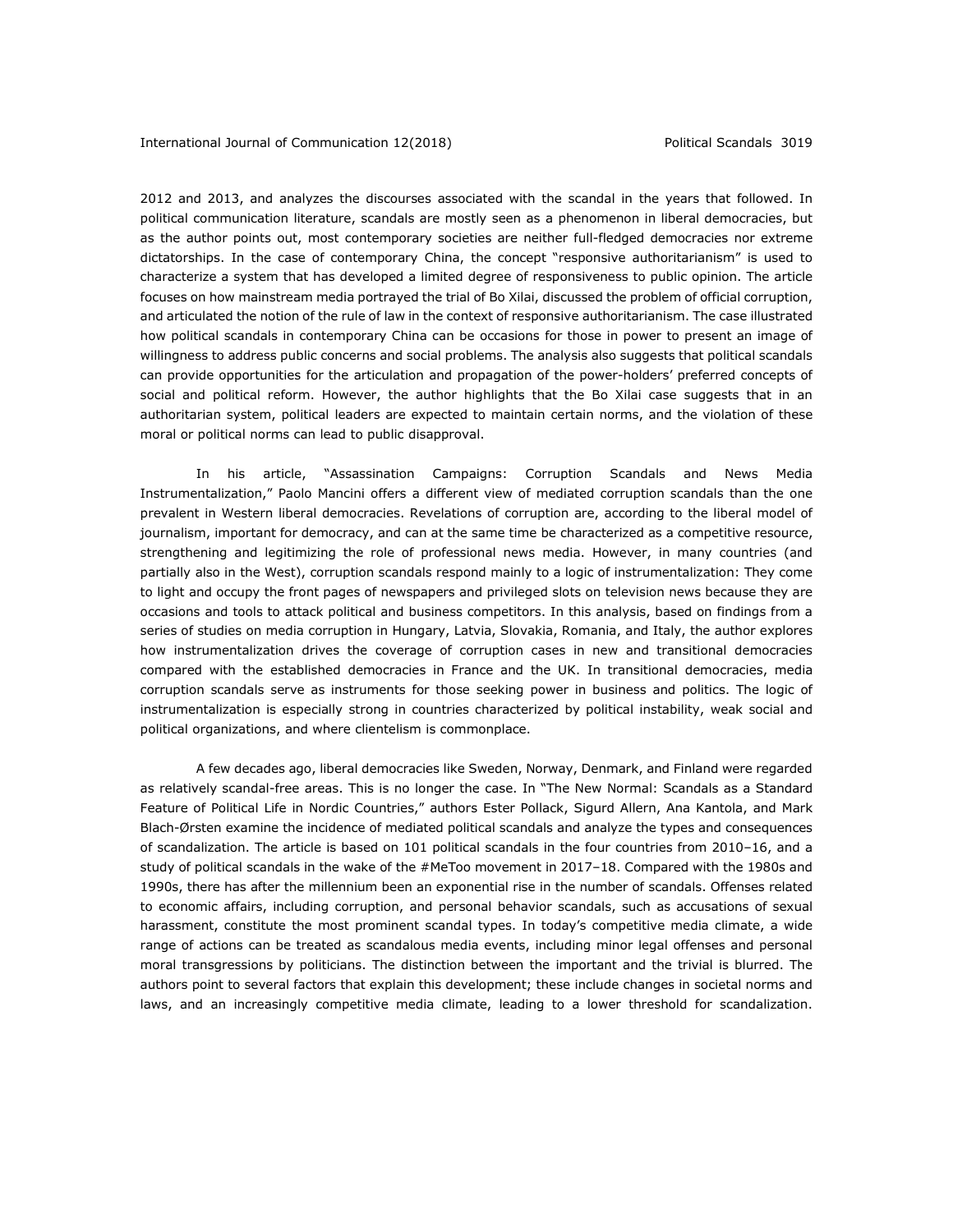Christian von Sikorski's article, "The Aftermath of Political Scandals: A Meta-Analysis," represents the first attempt to examine the effects of political scandals via meta-analysis. Seventy-four studies, including more than 54,000 participants, were identified and examined. A quantitative analysis revealed that the majority of research originates in North America and Europe, and studies have mostly been published in political psychology, political science, and psychology journals. Communication journals play only a minor role. Aspects that are relevant to the field of communication, like content-related factors and specific types of scandals and actors, are frequently neglected. A qualitative analysis shows that two central outcome variables, evaluation of politicians and electoral consequences, are frequently studied. Overall, studies reveal negative evaluative effects for politicians. However, five central moderators (candidate characteristics and behaviors, prior attitudes, context, and scandal type) significantly influence the effects of scandals. The results about electoral consequences of scandals are less clear and the effects on voter turnout are inconsistent. Research has largely neglected to precisely conceptualize the major independent variable in studies about the effects of scandals: news coverage and its intensity. This may be an important factor in explaining the inconsistent findings, including findings on the electoral consequences of scandals. In the last part of the article, central research gaps are identified, and avenues for future research are discussed.

In their article, "Powerful and Powerless: Psychological Reactions of Norwegian Politicians Exposed in Media Scandals," Kim Edgar Karlsen and Fanny Duckert examine how politicians who have been involved in mediated scandals have experienced, reacted to, and coped with the media exposure. The study is qualitative and explorative, and is based on interviews with 14 Norwegian politicians. The interviewees expressed deep feelings of injustice and powerlessness related to the proportion of the coverage, the journalistic practices, and the use of anonymous statements. Most significant triggers for negative reactions were the extent of the exposure, attacks on personal and moral attributes, harmful effects on significant others, and perceived betrayal by political colleagues. They also found it difficult to correct dubious assertions. The politicians experienced stress during direct encounters with media as well as stress related to reactions of family members, friends, and colleagues. Long-term effects were loss of trust in others and avoidance of public exposure. Media coping strategies included approaching personal media contacts, counterattacks, and attempts to keep a low public profile. Emotion-focused coping strategies involved conducting business as usual and following self-control instructions. The study concludes with an important ethical point: the need for the media to be cautious and accurate when covering scandals, particularly when politicians' abilities or personal lives are criticized, or their personal integrity is at stake.

In his commentary, "Hidden Traps: An Essay on Scandals," Hans Mathias Kepplinger provides an informed reflection on scandals and scandal research. The article summarizes a number of characteristics that scandals share, and points to hidden traps that scandals may contain. During scandals, observers relying on media coverage tend to attribute their perception of triggering events not to their depiction by the media but to the events depicted. This leads to insufficient distinctions between grievances and scandals. One consequence is erroneous conclusions from the number of scandals to the number of grievances—and vice versa. A second consequence is false notions about the likelihood that the framing of grievances as scandals really trigger scandals. A third consequence is—because the media seldom report negative side effects of scandals—biased balances of the costs and benefits of scandals. Distinctions of four levels of actions are necessary: the levels of depicted events, of media depictions of events, of perceptions of events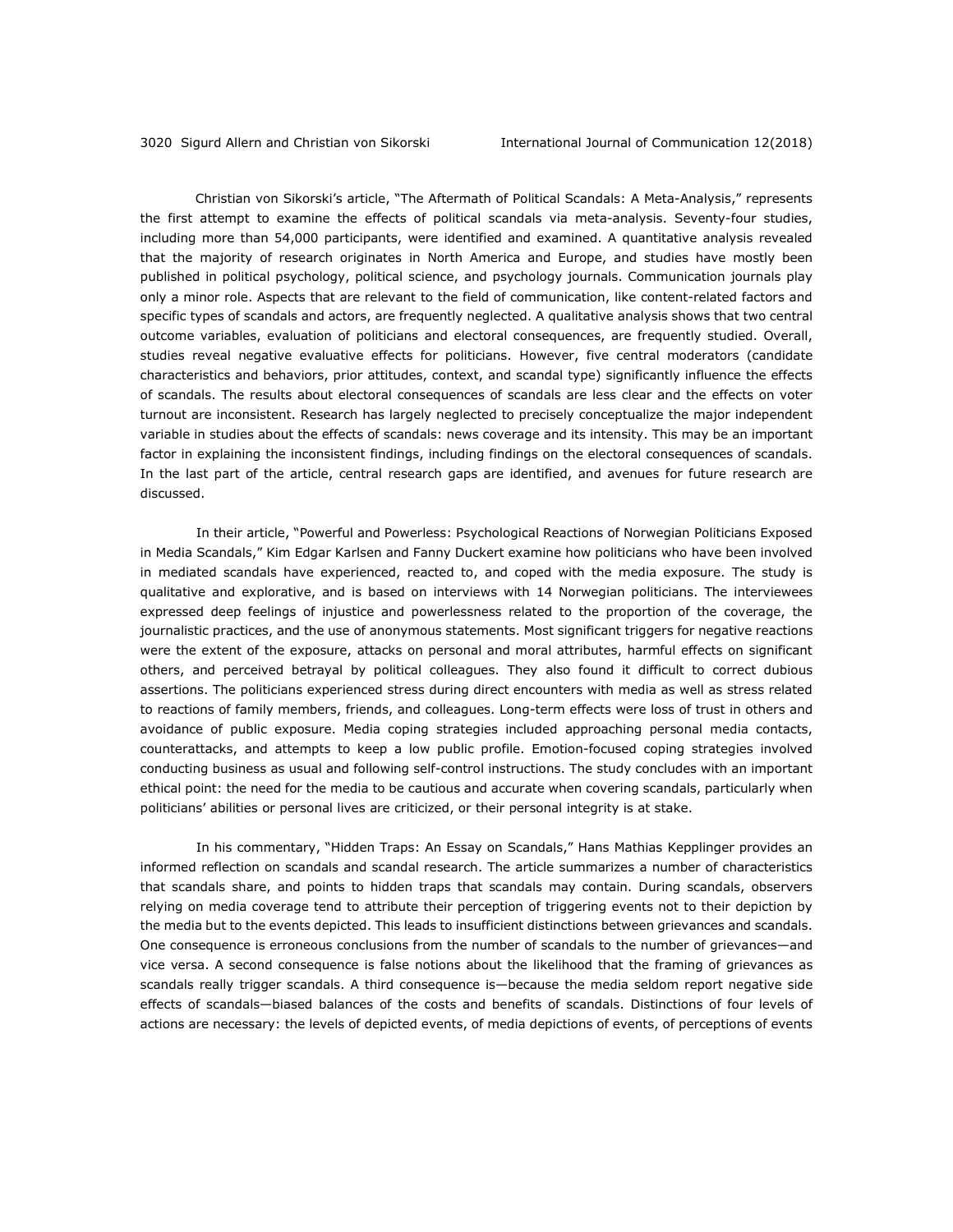by the public, and of the impact of these factors on related behavior of decision makers. In a critical assessment of the functional scandal theory, the author opposes the idea that political scandals generally have positive political and social functions. He further concludes that the less democratic a country is, the more worthwhile it is to report on violations as scandals, because there is no other possibility for reform, so the ends may justify the means. The more democratic a state is, the more questionable it becomes to report on such events as scandals because there are political and administrative alternatives for seeking solutions.

In summary, the articles in this Special Section offer new and innovative perspectives on political scandals, drawing on international research. This Special Section is intended as an inspiration for scholars around the world to advance the collective understanding of political scandals and their effects in countries with various political systems and media traditions.

#### **References**

- Alexander, J. C. (1988). Culture and political crisis: "Watergate" and Durkheimian sociology. In J. C. Alexander (Ed.), *Durkheimian sociology: Cultural studies* (pp. 187–224). Cambridge, UK: Cambridge University Press.
- Allern, S., & Pollack, E. (2012). Mediated scandals. In S. Allern & E. Pollack (Eds.), *Scandalous! The mediated construction of political scandals in four Nordic countries* (pp. 9–28). Gothenburg, Sweden: Nordicom.
- Allern, S., Kantola, A., Pollack, E., & Blach-Ørsten, M. (2012). Increased scandalization: Nordic political scandals 1980–2010. In S. Allern & E. Pollack (Eds.), *Scandalous! The mediated construction of political scandals in four Nordic countries* (pp. 29–50). Gothenburg, Sweden: Nordicom.
- Bennett, S. E., Rhine, S. L., & Flickinger, R. S. (2001). Assessing Americans' opinions about the news media's fairness in 1996 and 1998. *Political Communication*, *18*(2), 163–182. doi:10.1080/105846001750322961
- Bowler, S., & Karp, J. A. (2004). Politicians, scandals, and trust in government. *Political Behavior*, *26*(3), 271–287. doi:10.1023/B:POBE.0000043456.87303.3a
- Brenton, S. (2012). Scandals as a positive feature of liberal democratic politics: A Durkheimian perspective. *Comparative Sociology*, *11*(6), 815–844. doi:10.1163/15691330-12341247
- Carlson, J., Ganiel, G., & Hyde, M. S. (2000). Scandal and political candidate image. *Southeastern Political Review*, *28*(4), 747–757. doi:10.1111/j.1747-1346.2000.tb00798.x
- Chong, A., De La O, A. L., Karlan, D., & Wantchekon, L. (2015). Does corruption information inspire the fight or quash the hope? A field experiment in Mexico on voter turnout, choice, and party identification. *Journal of Politics*, *77*(1), 55–71. doi:10.1086/678766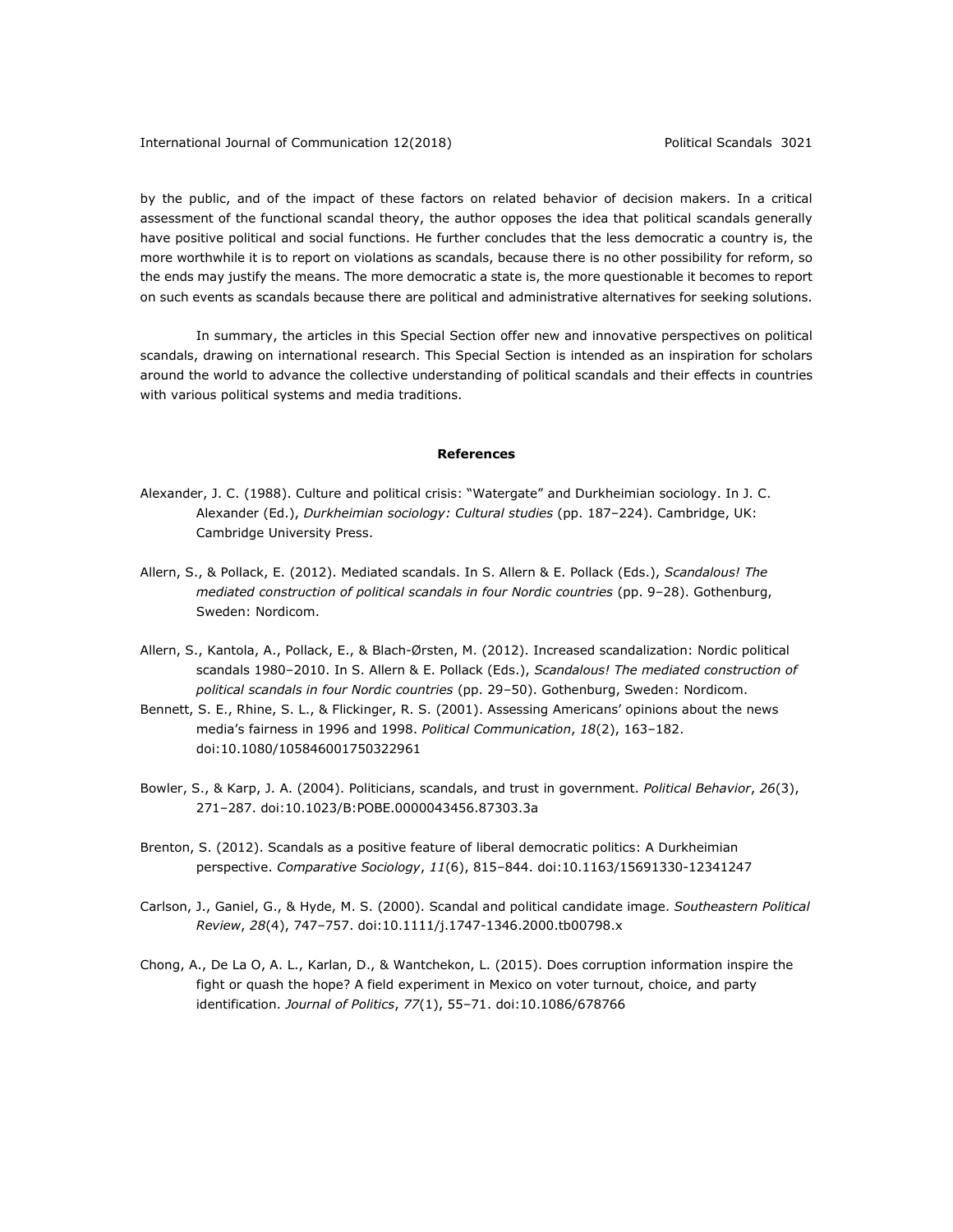- Ehmig, S. C. (2016). Wie der Alltag zum Skandal wird. Implikationen der Anprangerung von Missständen mit regionaler und überregionaler Reichweite. [How everyday life becomes scandal: Implications of denunciation of grievances with regional and supraregional reach] In M. Ludwig, T. Schierl, & C. von Sikorski (Eds.), *Mediated scandals. Gründe, Genese und Folgeeffekte von medialer Skandalbericterstattung* [Mediated scandals: Causes, formation and consequences of scandal news coverage] (pp. 126–145). Cologne, Germany: Herbert von Halem Verlag.
- Entman, R. M. (2012). *Scandal and silence: Media responses to presidential misconduct*. Cambridge, UK: Polity Press.
- Esser, F., & Hartung, U. (2004). *Nazis, pollution, and no sex: Political scandals as a reflection of political culture in Germany. American Behavioral Scientist*, *47*(8), 1040–1071. doi:*10.1177/0002764203262277*
- Ettema, J. S., & Glasser, T. L. (1998). *Custodians of conscience: Investigative journalism and public virtue.* New York, NY: Columbia University Press.
- Girard, R. (2007). *Syndabocken—en antologi* [The Scapegoat–An anthology]. Stockholm, Sweden: Themis Förlag.
- Isolatus, P., & Almonkari, M. (2014). Political scandals test trust in politicians: The case of the Finnish minister who resigned because of his text messages. *Nordicom Review, 35*(2), 3–6. doi:10.2478/nor-2014-0011
- Jacobsson, K., & Löfmark, E. (2008). A sociology of scandal and moral transgression: The Swedish "Nannygate" scandal. *Acta Sociologica*, *51*(3), 203–216. doi:10.1177/0001699308094166
- Jenssen, A. T., & Fladmoe, H. (2012). Ten commandments for the scandalization of political opponents. In S. Allern & E. Pollack (Eds.), *Scandalous! The mediated construction of political scandals in four Nordic countries* (pp. 51–71). Gothenburg, Sweden: Nordicom.
- Kepplinger, H. M. (2009). *Publizistische Konflikte und Skandale* [Journalistic conflicts and scandals]. Wiesbaden, Germany: VS Verlag für Sozialwissenschaften.
- Kumlin, S., & Esaiasson, P. (2012). *Scandal fatigue? Scandal elections and satisfaction with democracy in Western Europe, 1977–2007. British Journal of Political Science*, *42*(2), 263–282. doi:10.1017/S000712341100024X
- Lee, F. L. F. (2018). Political scandals under responsive authoritarianism: The case of the Bo Xilai Trial in China. *International Journal of Communication*, this Special Section.
- Maier, J. (2011). The impact of political scandals on political support: An experimental test of two theories. *International Political Science Review*, *32*(2), 283–302. doi:10.1177/0192512110378056